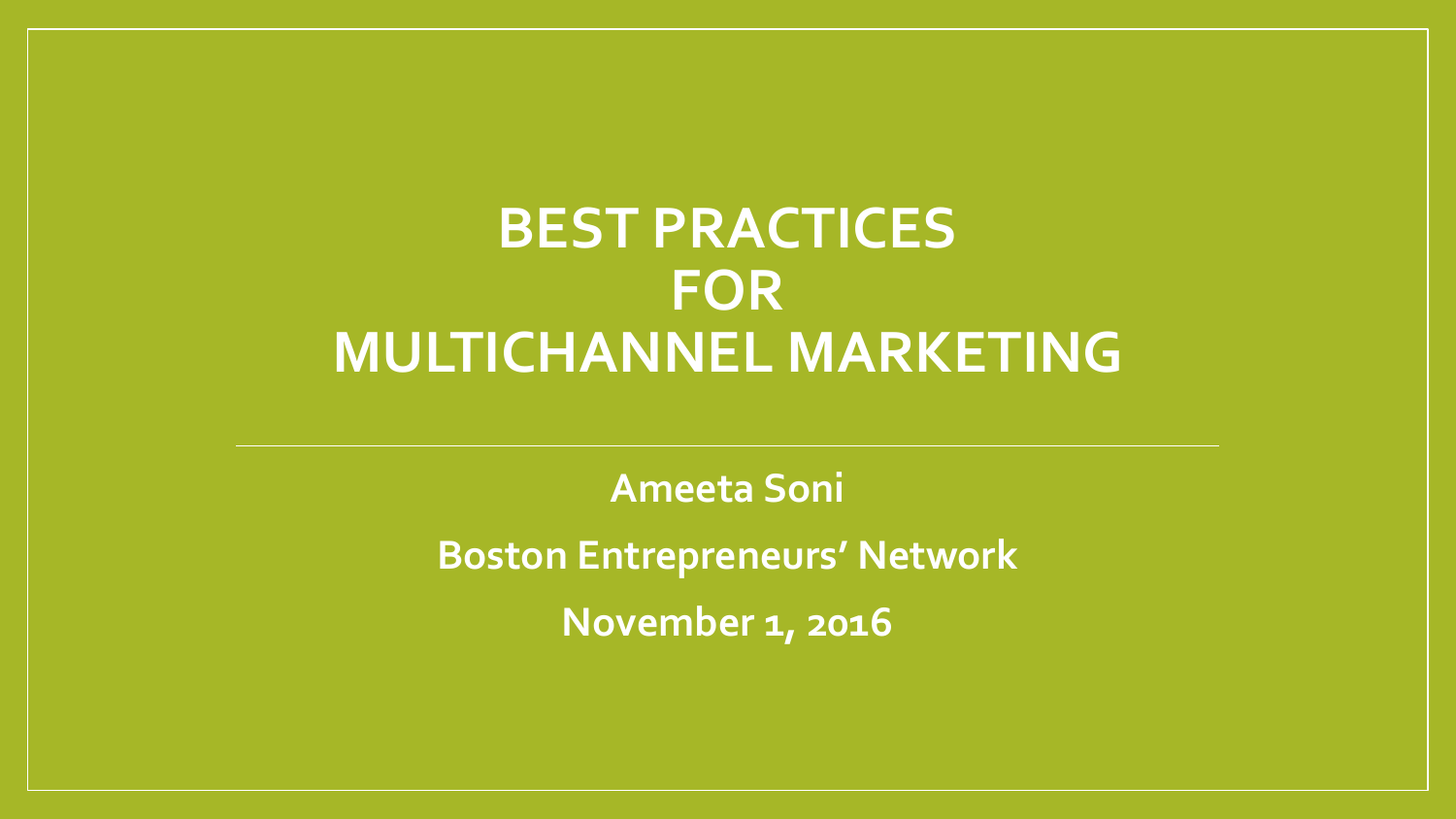### **Ameeta Soni**



- Passionate about technology and marketing
- Full-time and contract CMO PlatformQ Health, Assemble Systems, VFA
- Member, Edison Director Network
- Mentor at Techstars and LearnLaunchX
- Past Chair, MIT Enterprise Forum of Cambridge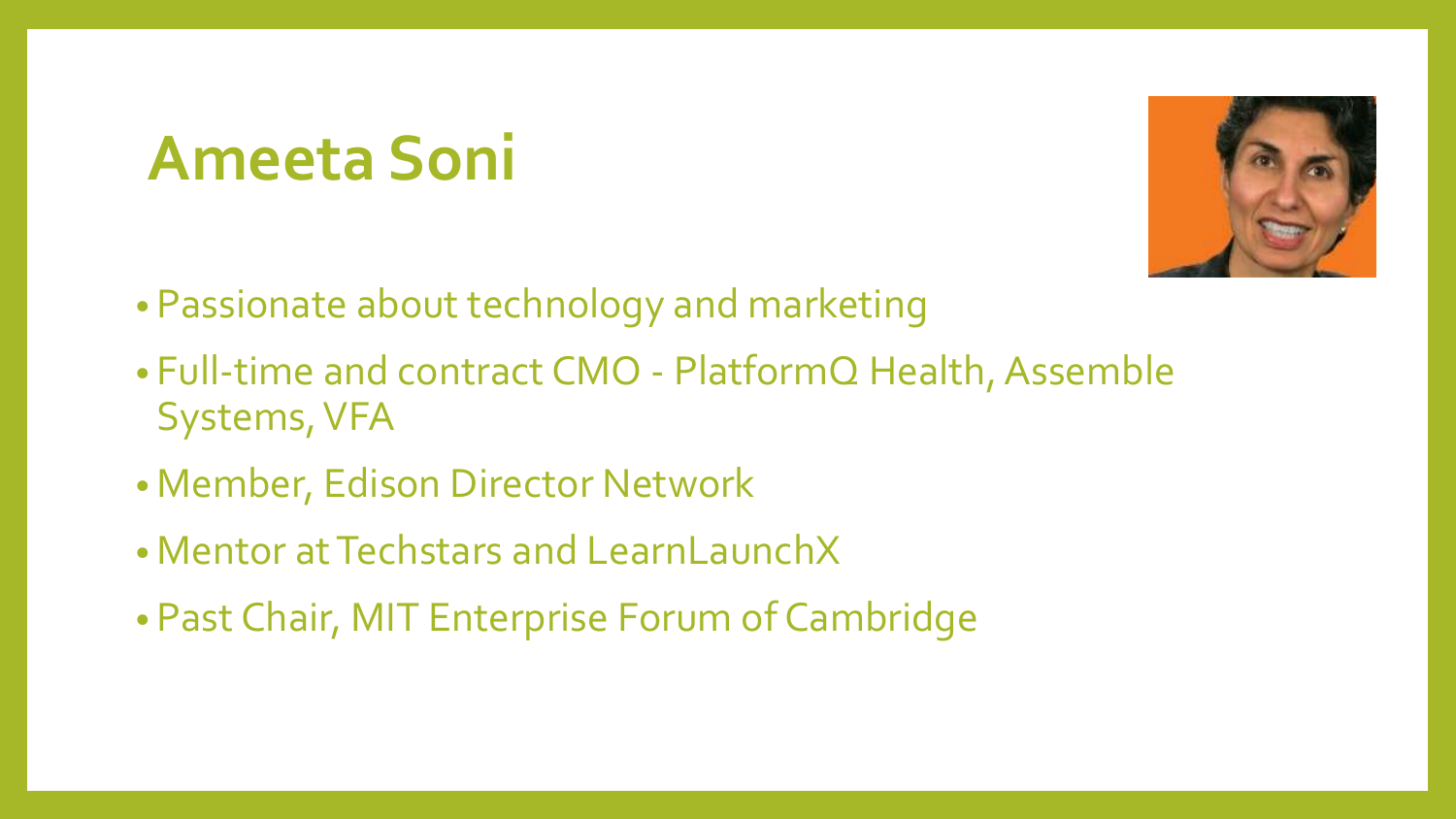### **Multi channel marketing is all about choice!**



Image: Kim Huynh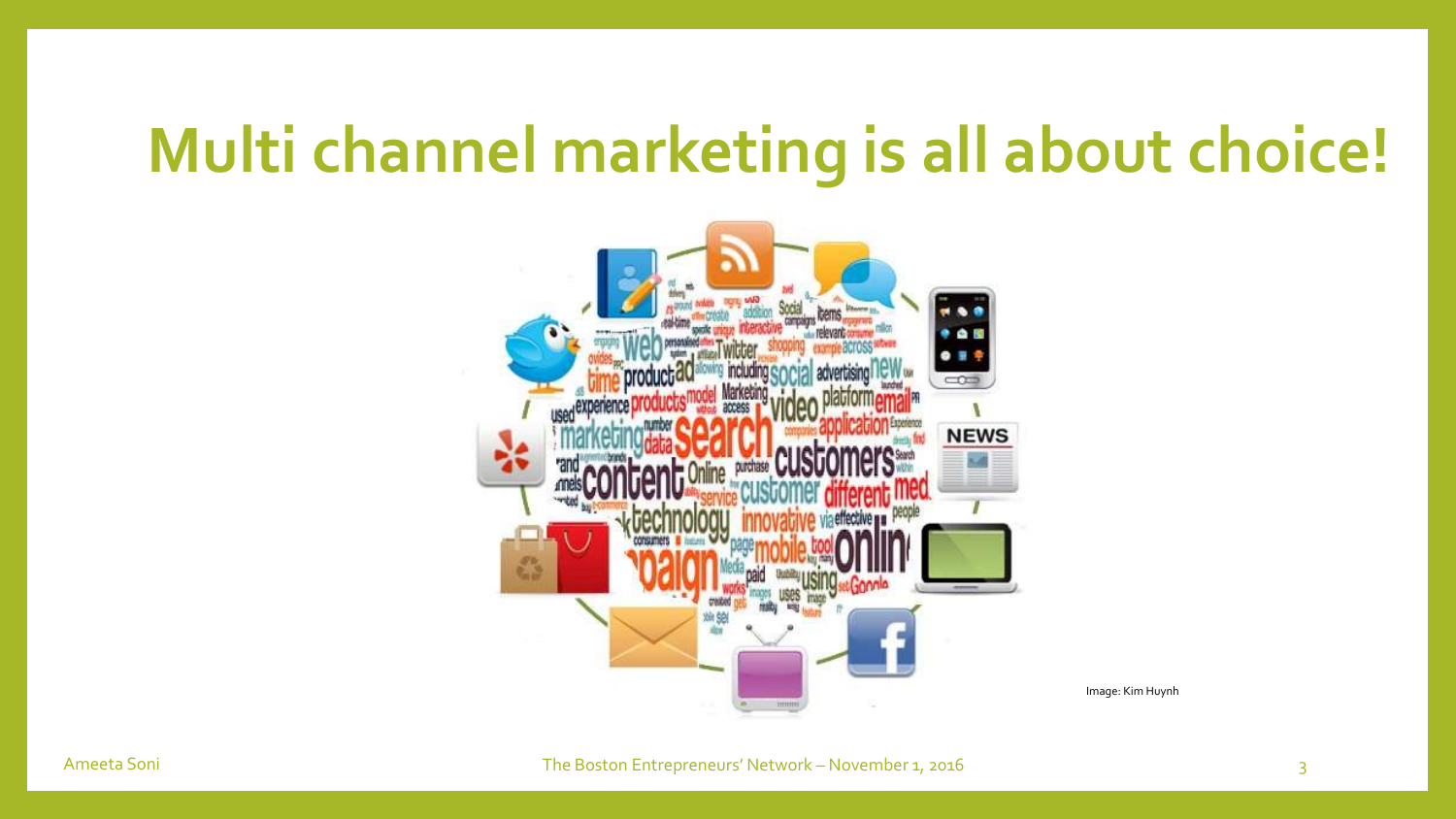## **Market knowledge is the foundation**

- Who are your customers and prospects?
- Where do they hang out?
- Who and what influences them?
- What is your value proposition?
- What is your competitive advantage?

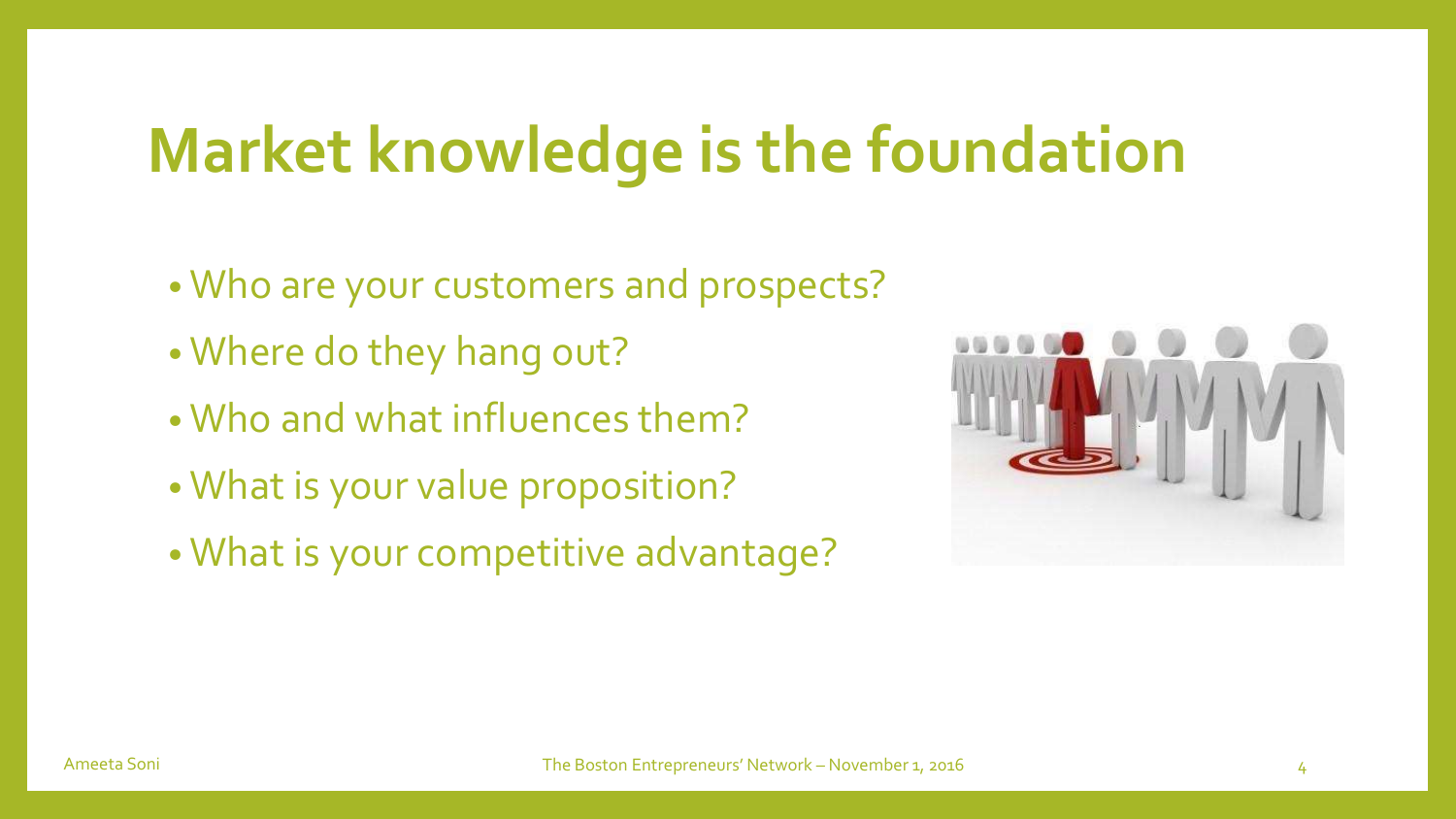## **Demand Generation**

- Inbound + Outbound
- Content (multipurpose)
- Search
- Email
- Webinars, Seminars
- Select events



#### Tools and metrics help with doing a lot with very little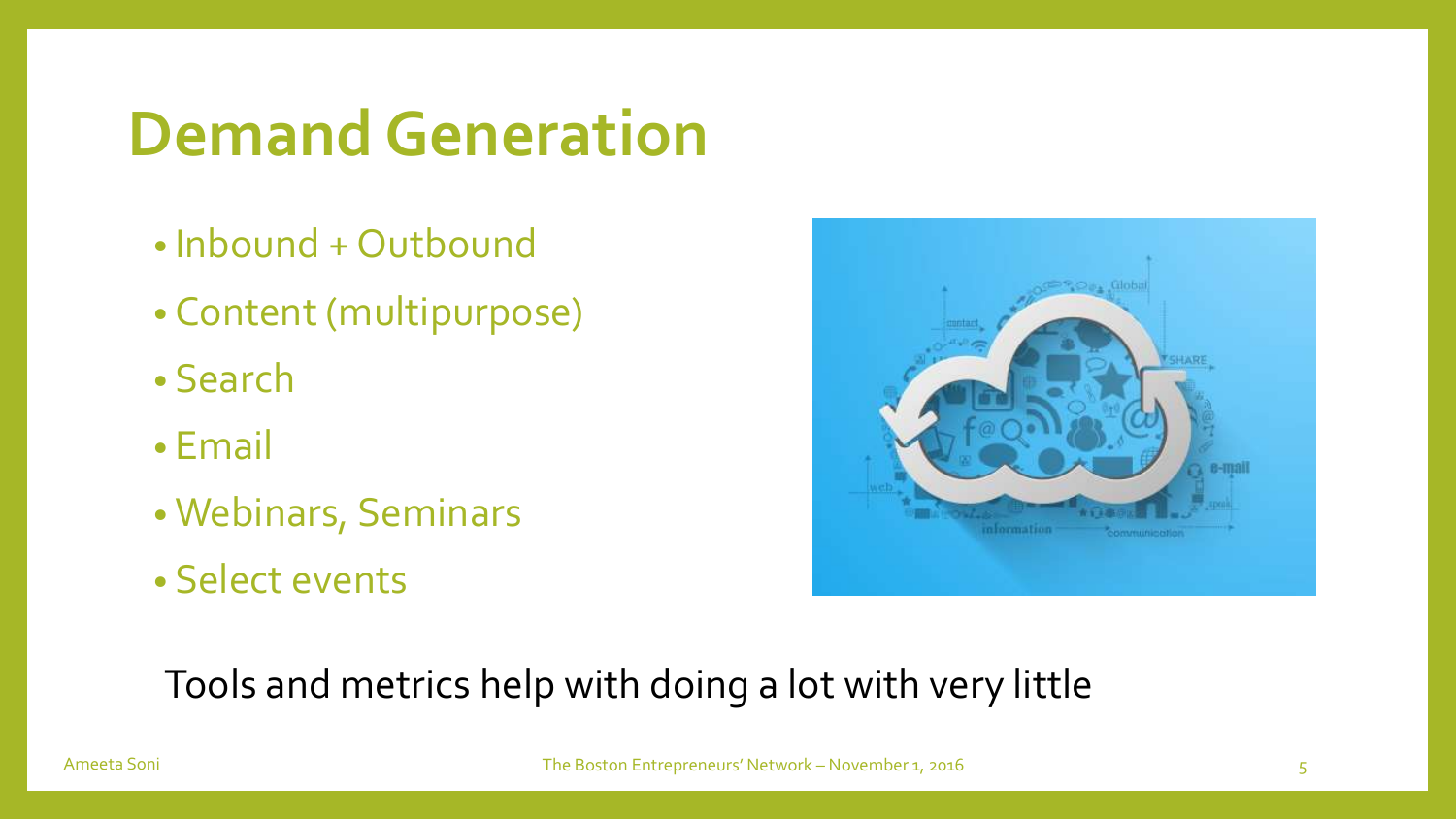# **Best channels depend on the nature of the business**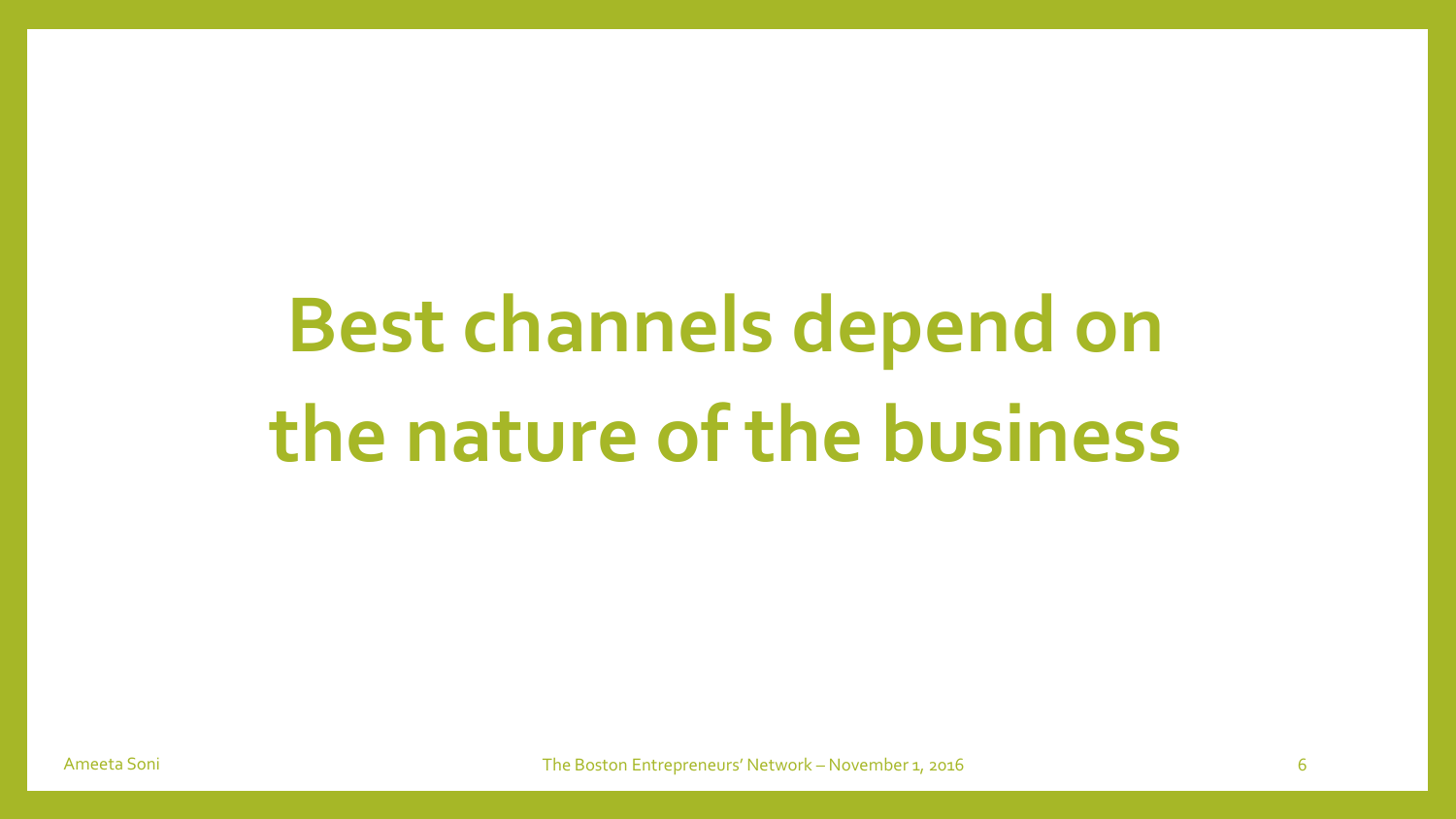### **Website**

- Clear content and layout
- Mobile-friendly design
- SEO (content), SEM
- Testimonials and case studies
- Visual media
- •Use to build database



#### Content and flow should reflect the buying criteria and processes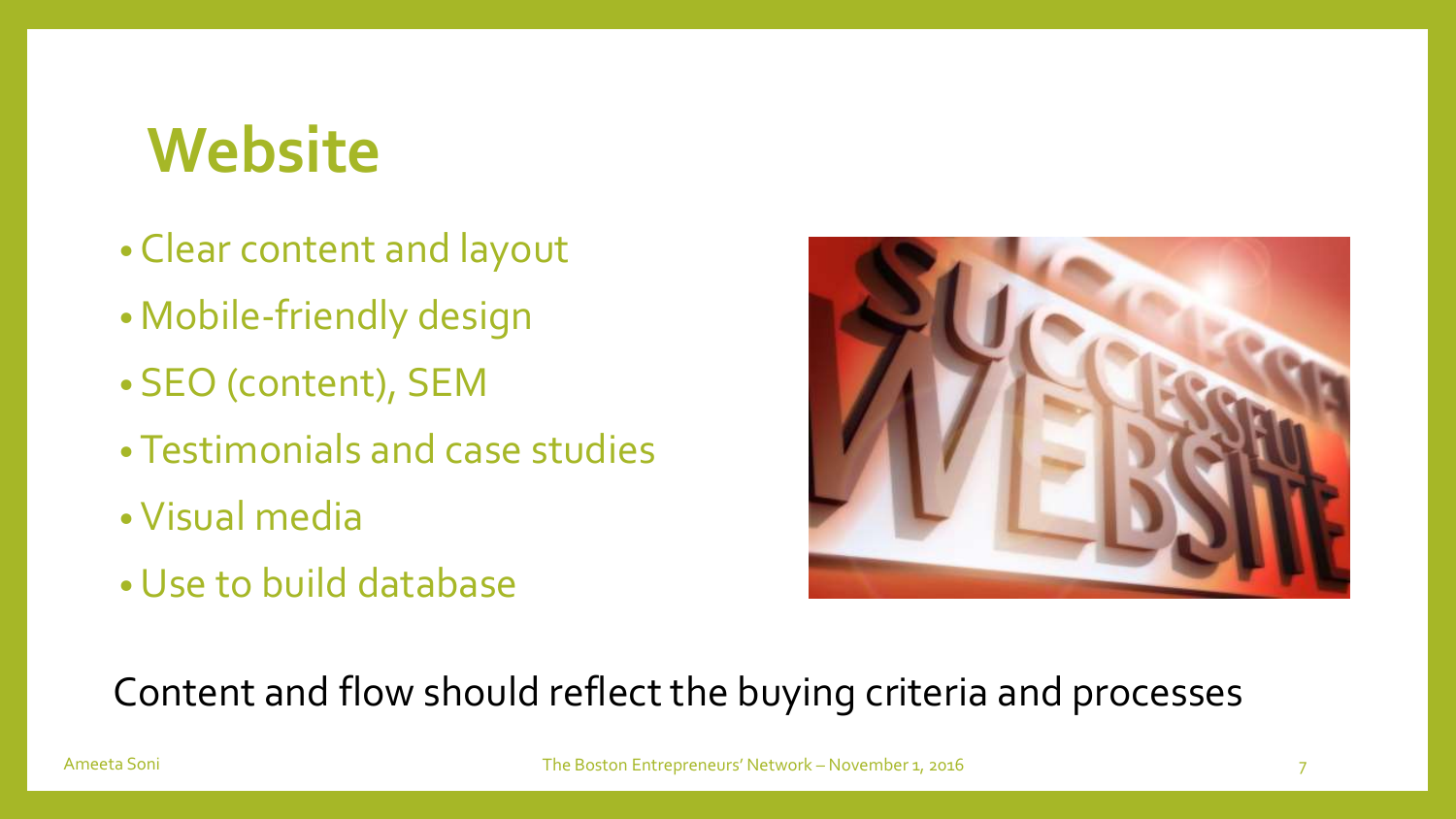# **Email/Marketing Automation**

- Email very cost effective; lists and offers critical
- Avoid spam; build house database
- Start with email vendor like Mailchimp
- Marketing automation
	- Landing pages, lead nurturing and mgt. , social, ….
- •HubSpot preferential pricing for startups

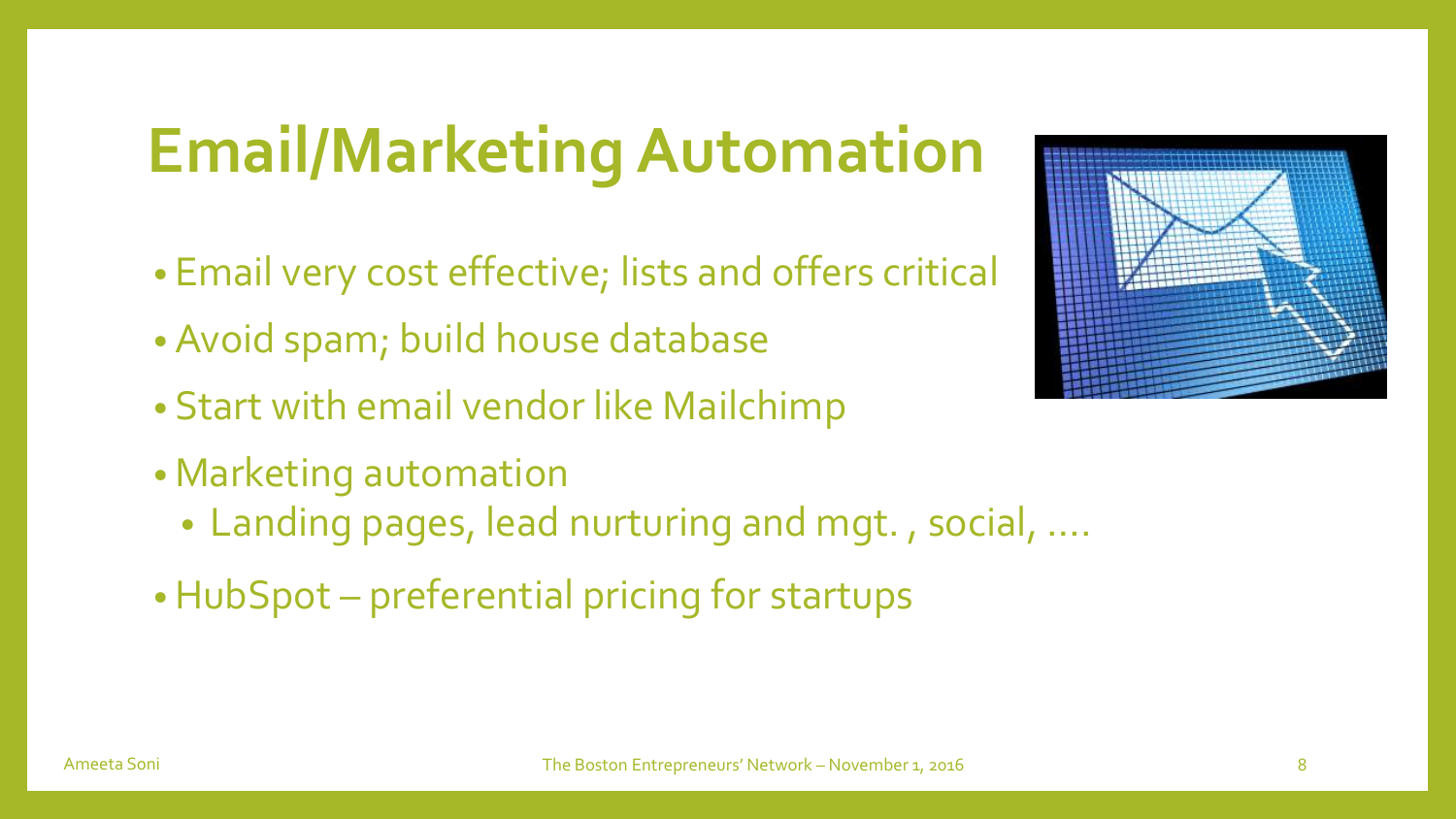### **Content**

- Thought leadership and lead generation
- •Useful information not just company related
- Reinforce value proposition
- Multi-purpose email, blogs, recorded webinars, PR, …
- •Use curation and video to deal with overload

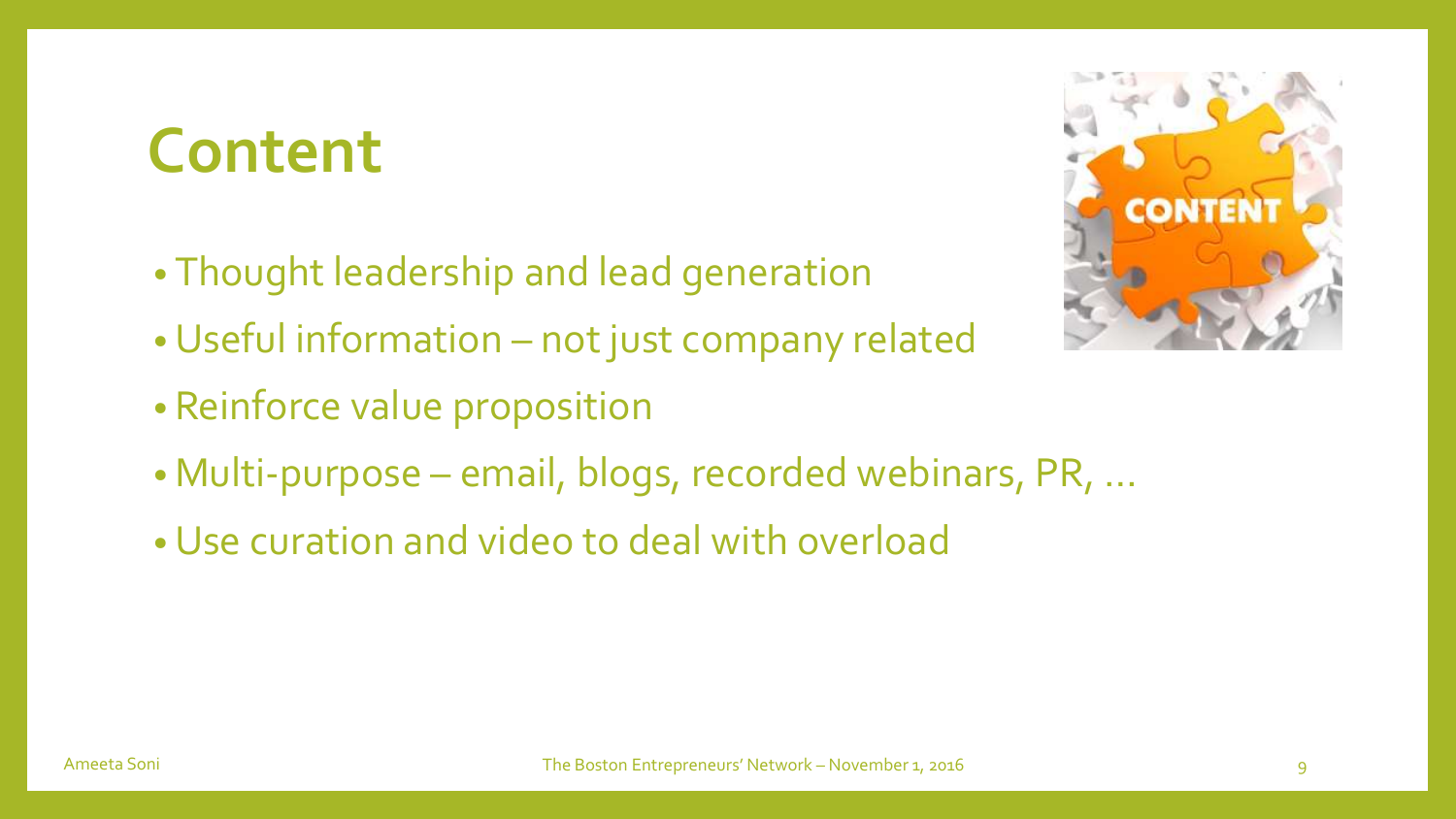# **Social Media/Communities**

- LinkedIn, FB, Twitter, YouTube, Pinterest, Instagram…
- Online communities
- Where does target audience reside?
- Keywords, post times, schedule Hootsuite, Buffer
- Influencer list
- Include links and images

Frequency and consistency determine results







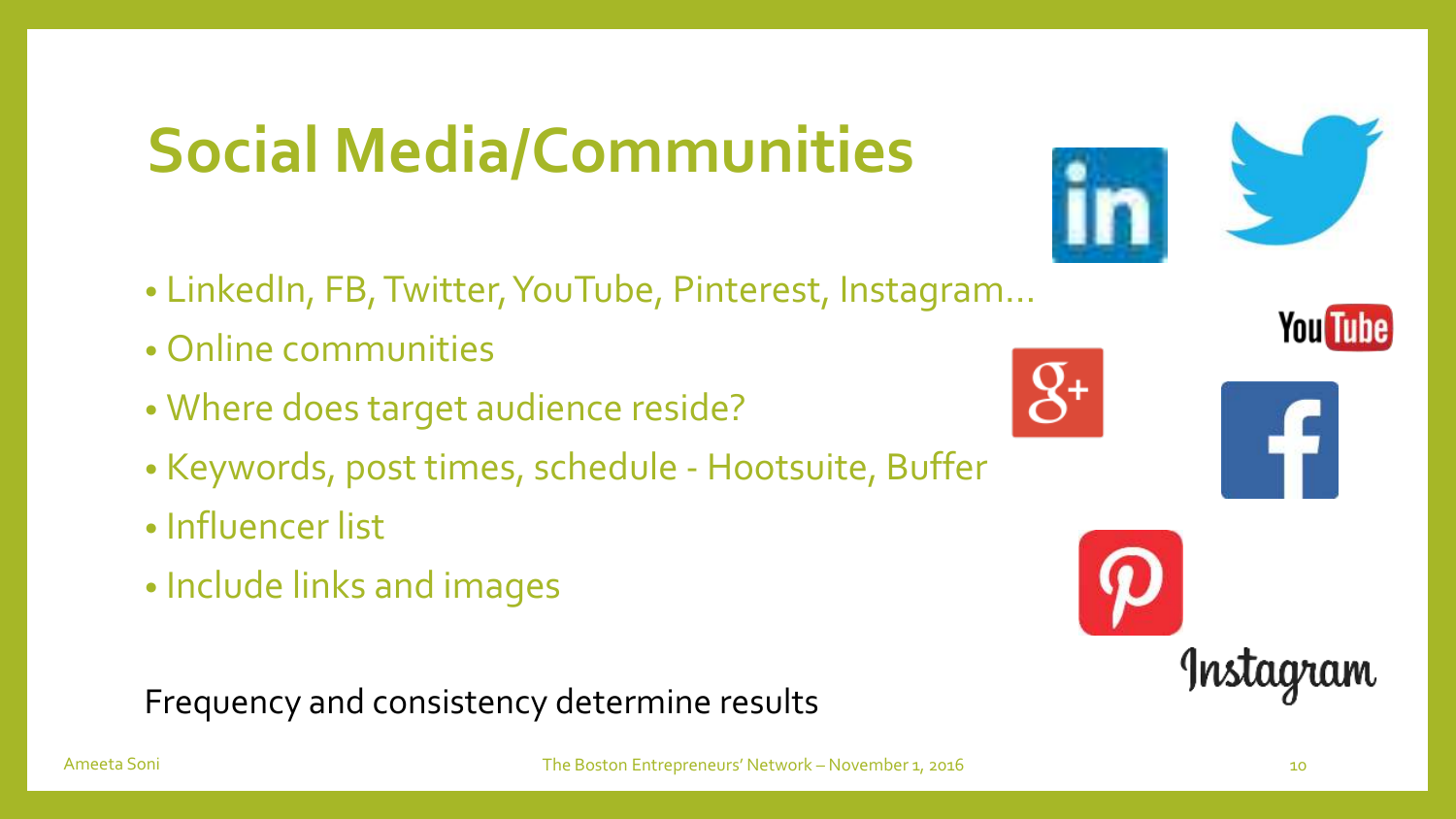### **Webinars**

- Customer case studies a big draw
- Cost effective
- Mid week, 2 pm ET best
- Promote via email and social; day of event email key
- ~35-40% registrants attend, ~35% post-event

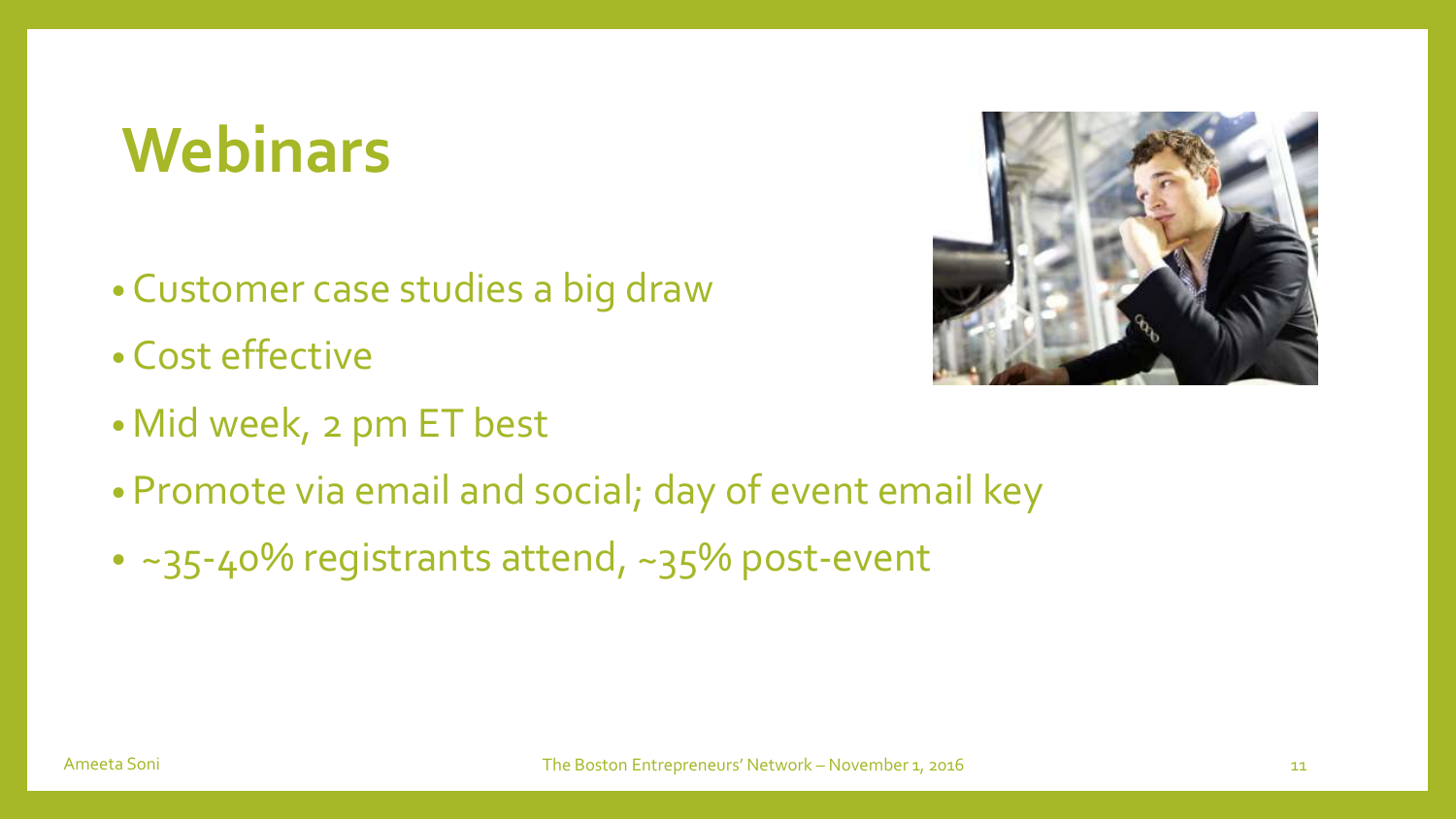### **Events**

- Be where your customers are
- Couple with speaking engagements
- Schedule customer, prospect and press meetings in advance

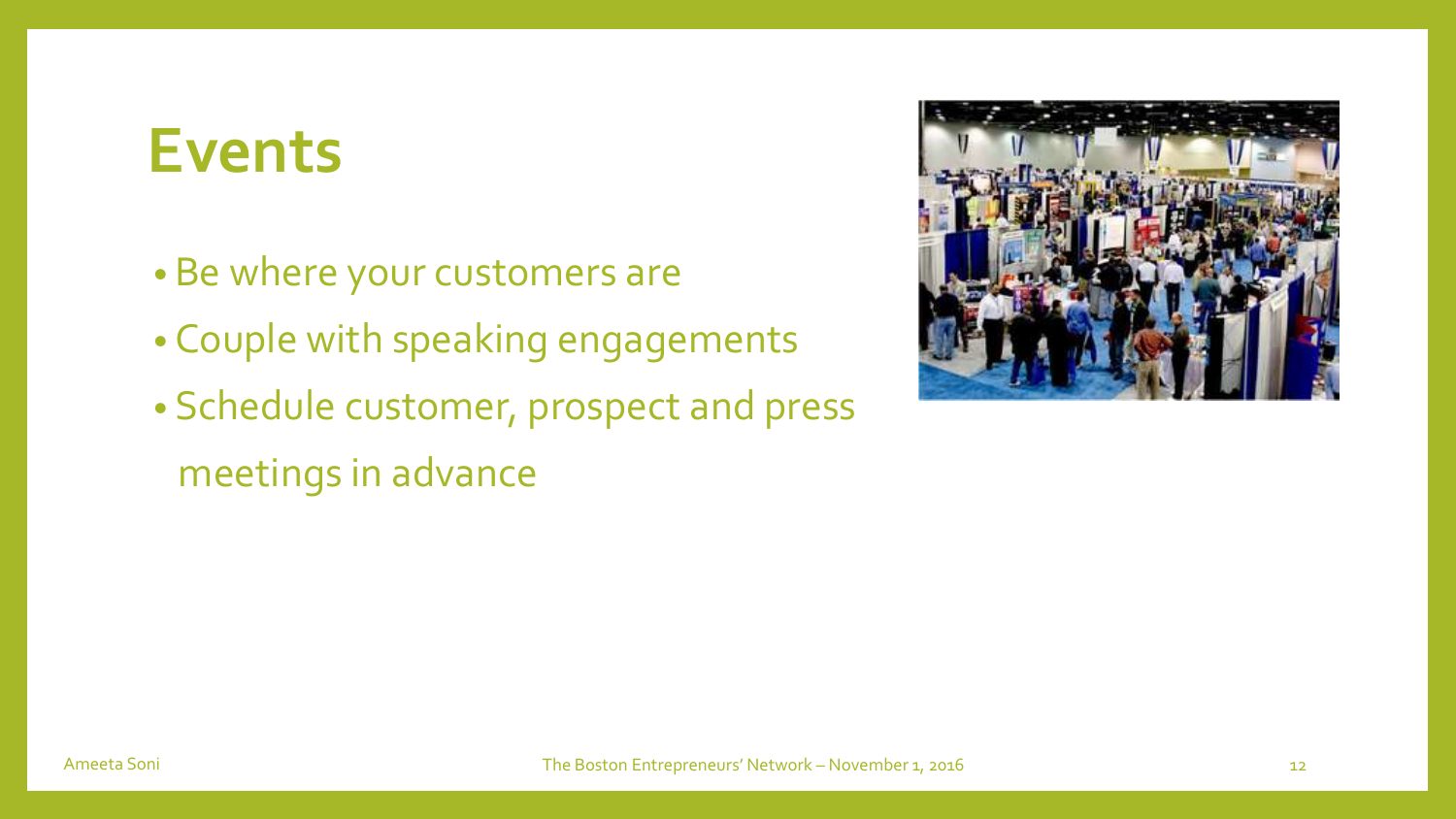# **Summary**

- Tie channel mix to target audience and where they are
- Multi-purpose content but diversify message and offer for appeal
- Test constantly
- Right-size for organization